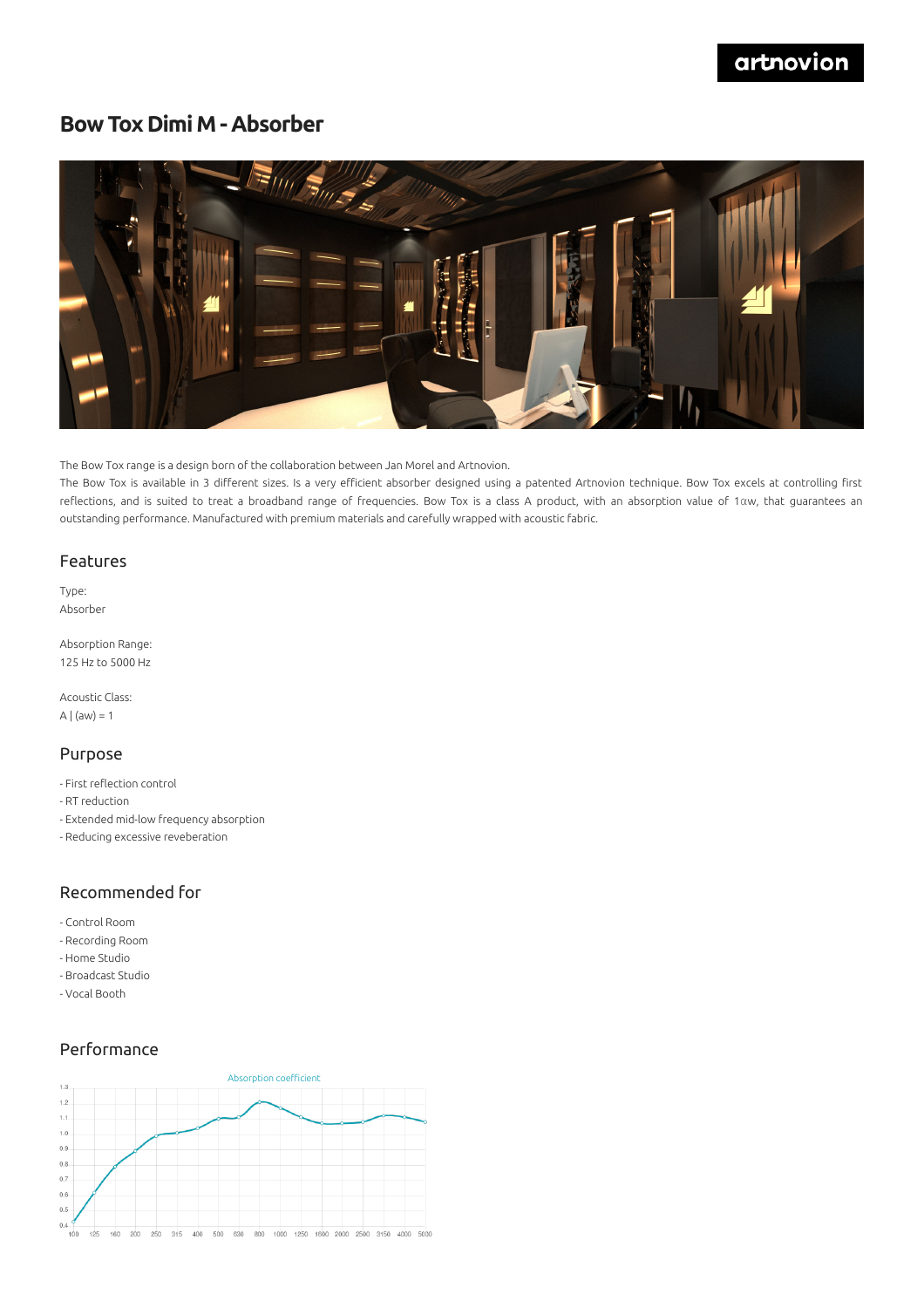

## Add-ons





**GlueArt 3.0 Instant Fix Kit**

#### **Dimensions Weight**

FG - SF | 892x297x107mm 1.26 Kg

#### **Box**

Quantity per box: 4 Dimensions: 1235x255x655mm Volume: 0.206m3 Weight: 7.32Kg